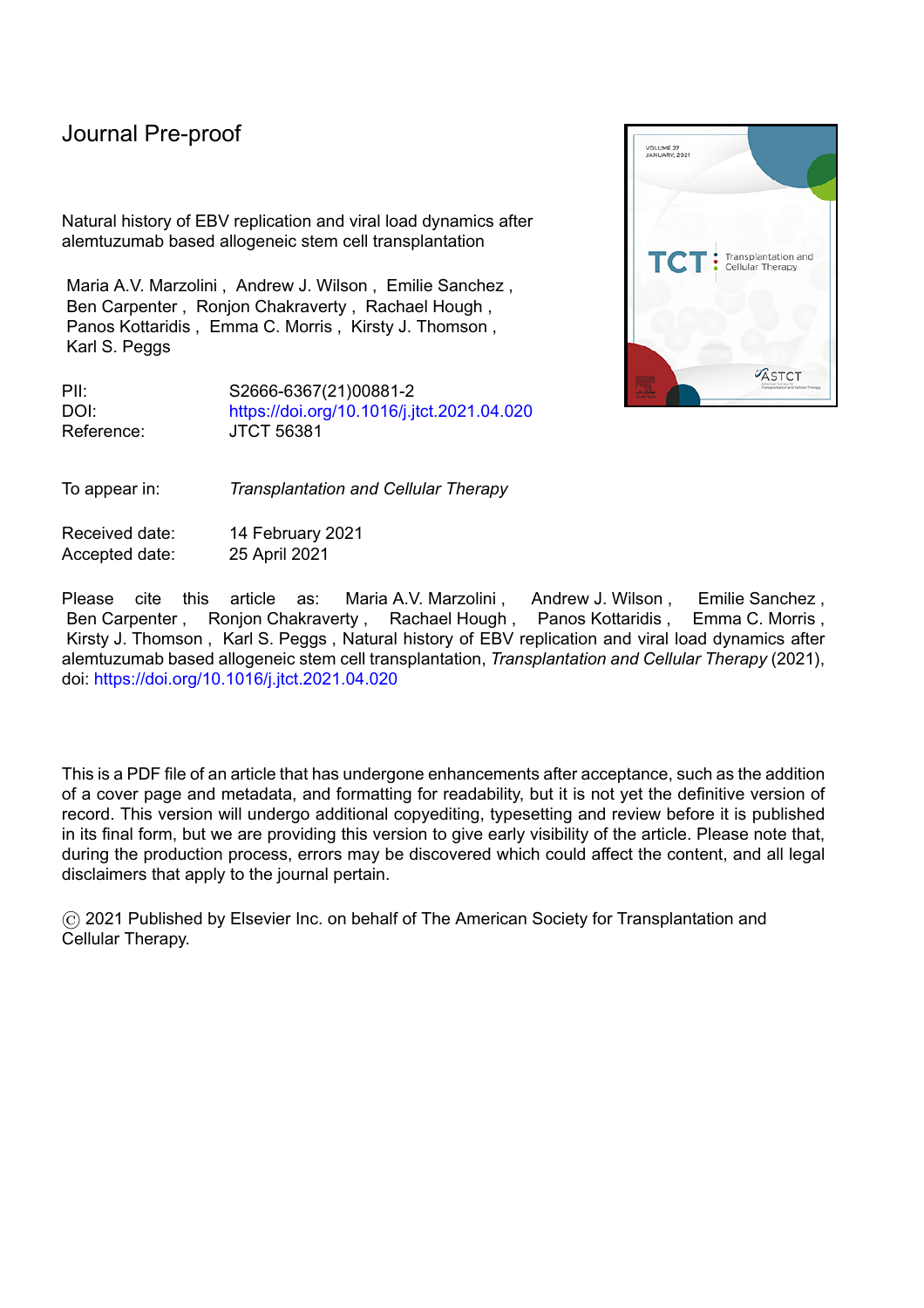## Highlights:

EBV detection post-transplant may trigger pre-emptive therapies.

- Performance of EBV PCR assays influences their utility for directing treatment.
- We report a combined assessment of EBV load and clinical signs of EBV-disease.
- This strategy may reduce overtreatment whilst not adversely affecting outcomes.

Journal Piercentos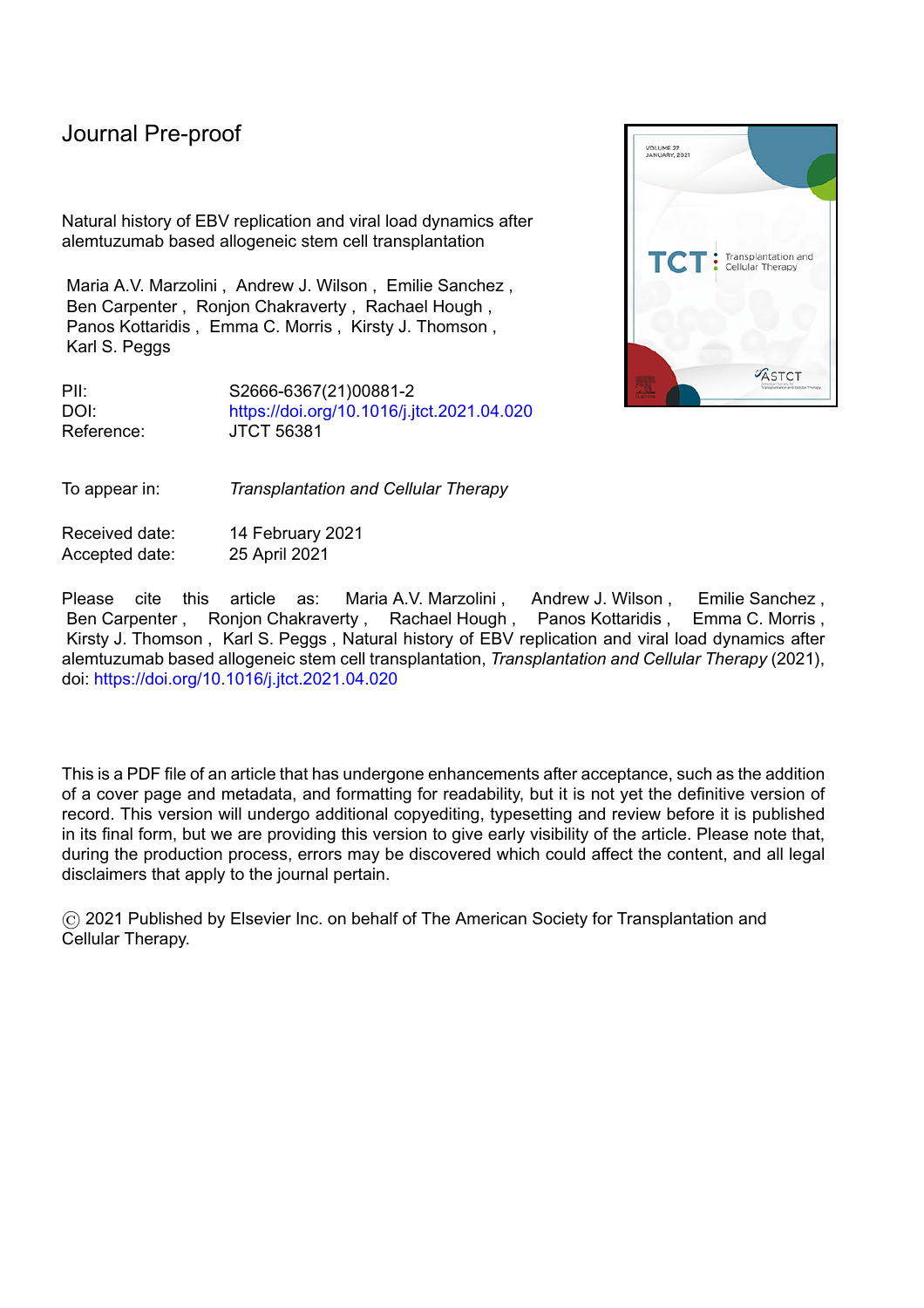#### **Abstract**

#### **Background:**

Epstein-Barr virus (EBV) load monitoring post-allogeneic haematopoietic stem cell transplantation (HSCT) enables earlier detection of EBV replication and is often used as a trigger for pre-emptive therapies aiming to reduce EBV-related diseases. Our institutional strategy is to treat patients with clinical signs of EBV-related disease accompanied by a rising viral load, rather than to intervene solely based on viral load. This affords an opportunity to study the natural history of EBV replication and to assess if our strategy reduces over-treatment without compromising outcomes.

#### **Objective:**

Our objective was to assess the natural history of untreated EBV replication in patients who have received an alemtuzumab-based allogeneic haematopoietic stem cell transplant and to examine whether our clinical strategy reduced over-treatment without compromising patient outcomes.

#### **Study Design:**

We present a retrospective, single-centre, observational study of 515 consecutive patients ( $\geq$ 18 years) undergoing T-cell depleted allogeneic haematopoietic stem cell transplantation incorporating alemtuzumab. Patients underwent surveillance monitoring for EBV by qPCR in the peripheral blood at least weekly up to 100 days post-transplant and longer if they remained on immunosuppressive therapy. Cumulative incidence of EBV detection and EBV-related disease were assessed.

**Results:**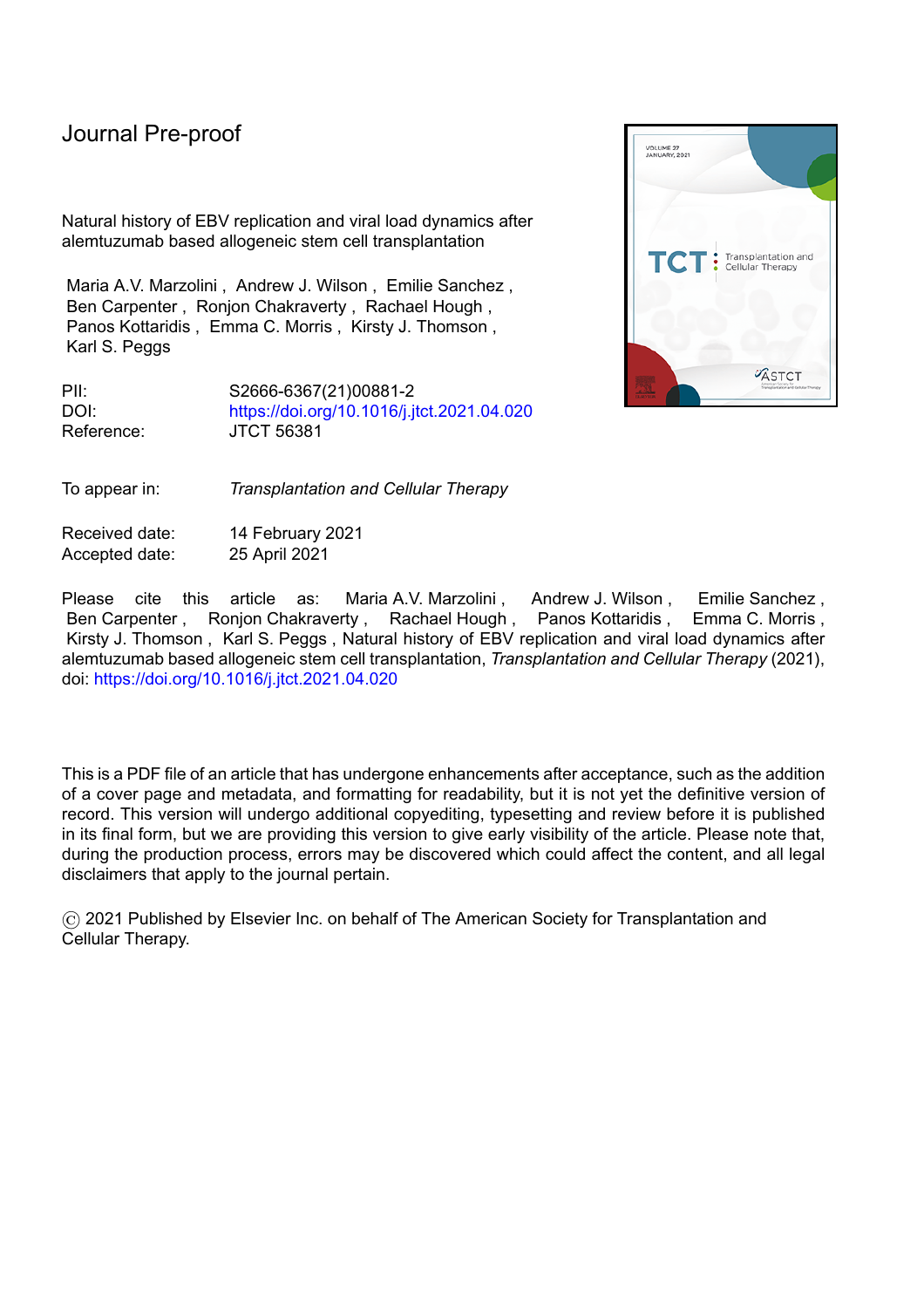192 patients had EBV DNA detectable on  $\geq 1$  occasion, with a cumulative incidence of 35.8% (31.8-40.4%), although this remained below the limit of quantification in 93 patients. Median time to first detection was 89.5 days (0-2254 days). The incidence was higher in sibling donor transplants (45.4% vs 30%, P= 0.00021) when compared to unrelated donor transplants. 20 patients developed EBV-related disease (cumulative incidence 3.9%). Two had immunosuppression reduction alone, 18 received rituximab, and 5 required additional therapies. Five patients died due to PTLD and all five had received rituximab. The positive predictive value of EBV load for disease was higher in the unrelated donor cohort but remained <75% regardless of EBV threshold (57.1-72.7%).

#### **Conclusions:**

The cumulative incidence of EBV-related disease in our study (3.9%) was comparable to other studies incorporating alemtuzumab and our clinical strategy reduced over-treatment in this patient population. There are limitations of PCR-based surveillance strategies as reflected in the relatively low sensitivity of the assay coupled with the low positive predictive value which may influence the potential choice of threshold for pre-emptive intervention. We conclude that it remains unclear whether treatment based on rising EBV viral load alone gives superior overall results to treatment based on the development of clinical signs of EBV-related disease in the context of a rising viral load.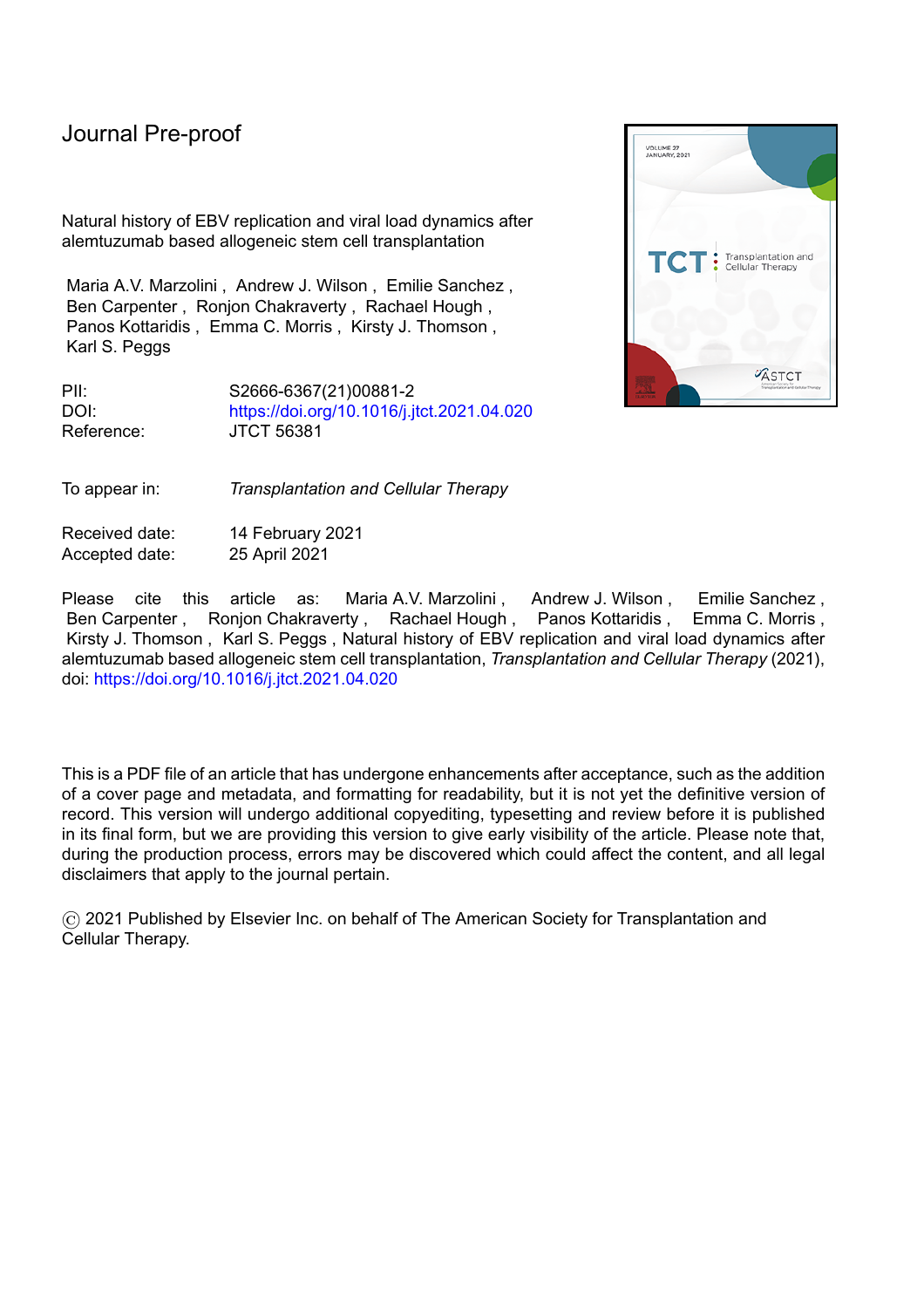**Natural history of EBV replication and viral load dynamics after alemtuzumab based allogeneic** 

**stem cell transplantation**

Maria A.V. Marzolini<sup>1, 2</sup>, Andrew J. Wilson<sup>2</sup>, Emilie Sanchez<sup>3</sup>, Ben Carpenter<sup>2</sup>, Ronjon Chakraverty<sup>2</sup>, Rachael Hough<sup>2</sup>, Panos Kottaridis<sup>2</sup>, Emma C. Morris<sup>2</sup>, Kirsty J. Thomson<sup>2</sup>, Karl S. Peggs<sup>1,2</sup> <sup>1</sup>Department of Haematology, UCL Cancer Institute, University College London, London. UK.  $^{2}$ Department of Haematology, University College London Hospitals NHS Foundation Trust, London, UK.

<sup>3</sup>Department of Virology, University College London Hospitals NHS Foundation Trust, London, UK.

#### **Introduction**

Epstein-Barr virus (EBV) is a highly prevalent member of the human gamma-herpesvirus family, infecting up to 90% of individuals by adulthood. The primary infection may manifest clinically as infectious mononucleosis but may also be asymptomatic. Following infection the virus enters a phase of latency, kept quiescent by the host immune system<sup>1</sup> with the major viral reservoir residing within B lymphocytes and the oropharyngeal lymphoid tissues. The immunocompromised state following allogeneic haematopoietic stem cell transplantation (HSCT) predisposes to 'reactivation' from this latent phase<sup>2</sup>, which can cause a rapid EBV-driven B cell proliferation resulting in post-transplant lymphoproliferative disorders (PTLD) or EBV-related disease such as encephalitis, pneumonia and hepatitis.

PTLDs are defined as lymphoid or plasmacytic proliferations developing as a consequence of immunosuppression in allogeneic transplant recipients, and are usually EBV-driven<sup>3</sup>. They are subcategorised into probable or biopsy proven<sup>4</sup>. Their incidence post-allogeneic HSCT is 0.5-17%<sup>5</sup>, the frequency varying according to diagnostic criteria and presence of risk factors, including HLA-mismatch, anti-thymocyte globulin (ATG) usage, graft-versus-host disease (GvHD), age of  $\geq$ 50 years and T-cell depletion of the donor graft<sup>6,7</sup>. Presentations include pyrexia, lymphadenopathy, or extranodal involvement. Current treatment strategies are directed at achieving B cell depletion and restoring the EBV-specific T-cell responses, often by a combination of rituximab and reduced immune suppression. A poor response to rituximab has been associated with age, involvement of extranodal tissue, acute GvHD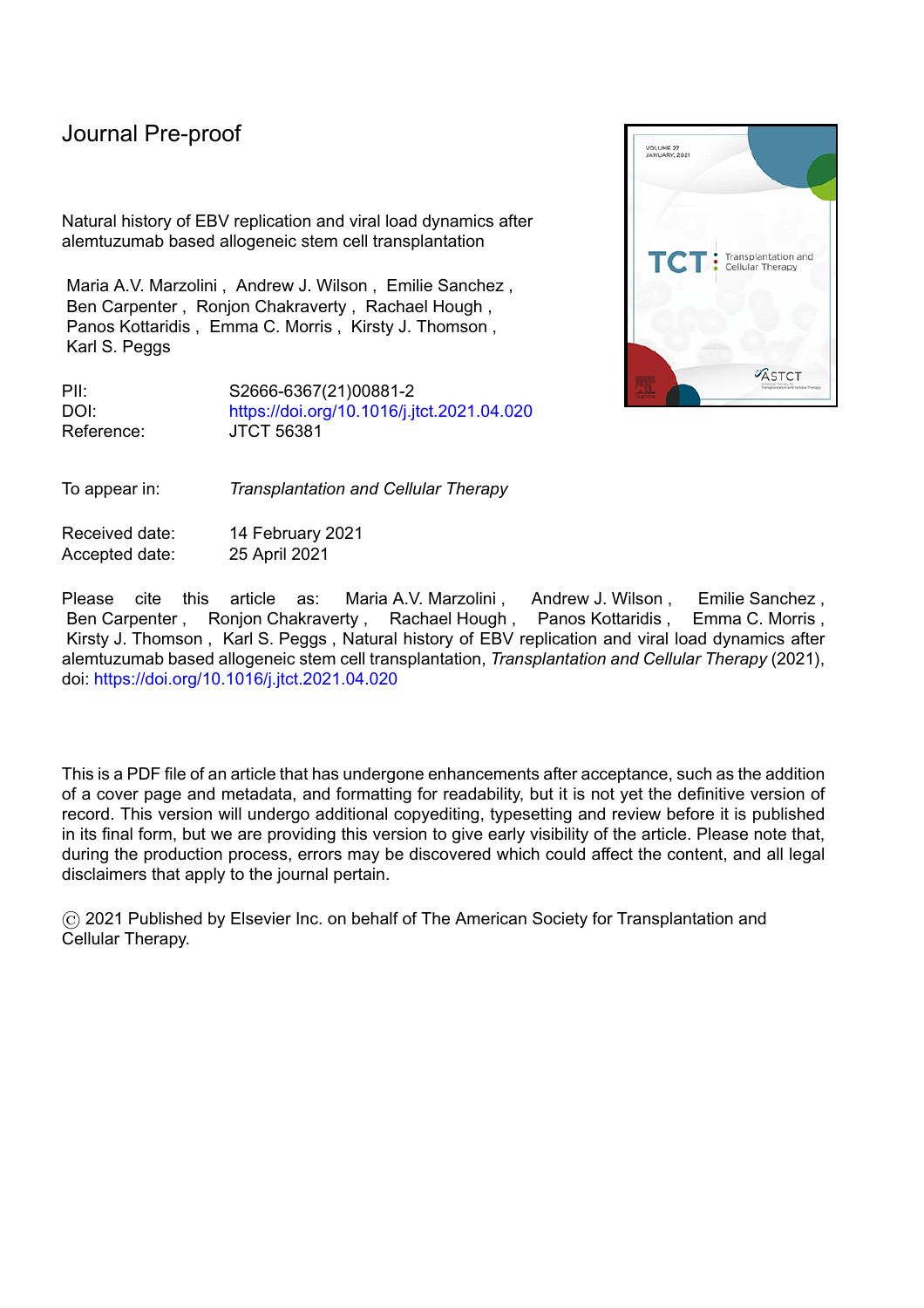and lack of reduction of immunosuppression therapy upon PTLD diagnosis<sup>8</sup>. In rituximab-refractory patients, therapeutic options include systemic chemotherapy, EBV-specific cytotoxic T-cell therapy (CTL) or, in allogeneic HSCT recipients, donor lymphocyte infusions (DLI)<sup>9,10</sup>.

The introduction of EBV DNA load monitoring by quantitative real-time polymerase chain reaction (qPCR) has enabled earlier detection of EBV reactivation, although the enhanced sensitivity of new assays compared to precedents impacts both on reported incidence and potentially also the apparent efficacy of clinical interventions. Intervention at low viral loads may result in treatment of patients whose immune systems would have responded sufficiently to constrain viral replication without treatment. Although the toxicity profile associated with rituximab use is generally modest, it can cause late-onset, prolonged immune-mediated neutropenia, acute infusion reactions, B-cell depletion and an increased risk of infections<sup>11</sup>. A number of studies have investigated pre-emptive treatment strategies based on qPCR, though optimal thresholds for intervention remain unclear<sup>12-17</sup> and evaluation is confounded by differences in PCR measurements between institutions<sup>4</sup>. Recently, the World Health Organization (WHO) International Standard for EBV was developed based on the results of a worldwide collaborative study group, and was released for the standardization of  $qPCR<sup>18</sup>$ . With this standard, comparisons across institutions will become easier.

Our institutional strategy is to treat patients with clinical signs of PTLD/EBV-related disease accompanied by a rising EBV viral load, rather than to intervene solely based on a specific pre-determined viral load. This affords an opportunity to assess the natural history of asymptomatic EBV replication, to evaluate the performance characteristics of the assay, and to examine if this approach reduces over-treatment without compromising patient outcomes. We report the characteristics of 515 consecutive recipients of allogeneic HSCT incorporating alemtuzumab.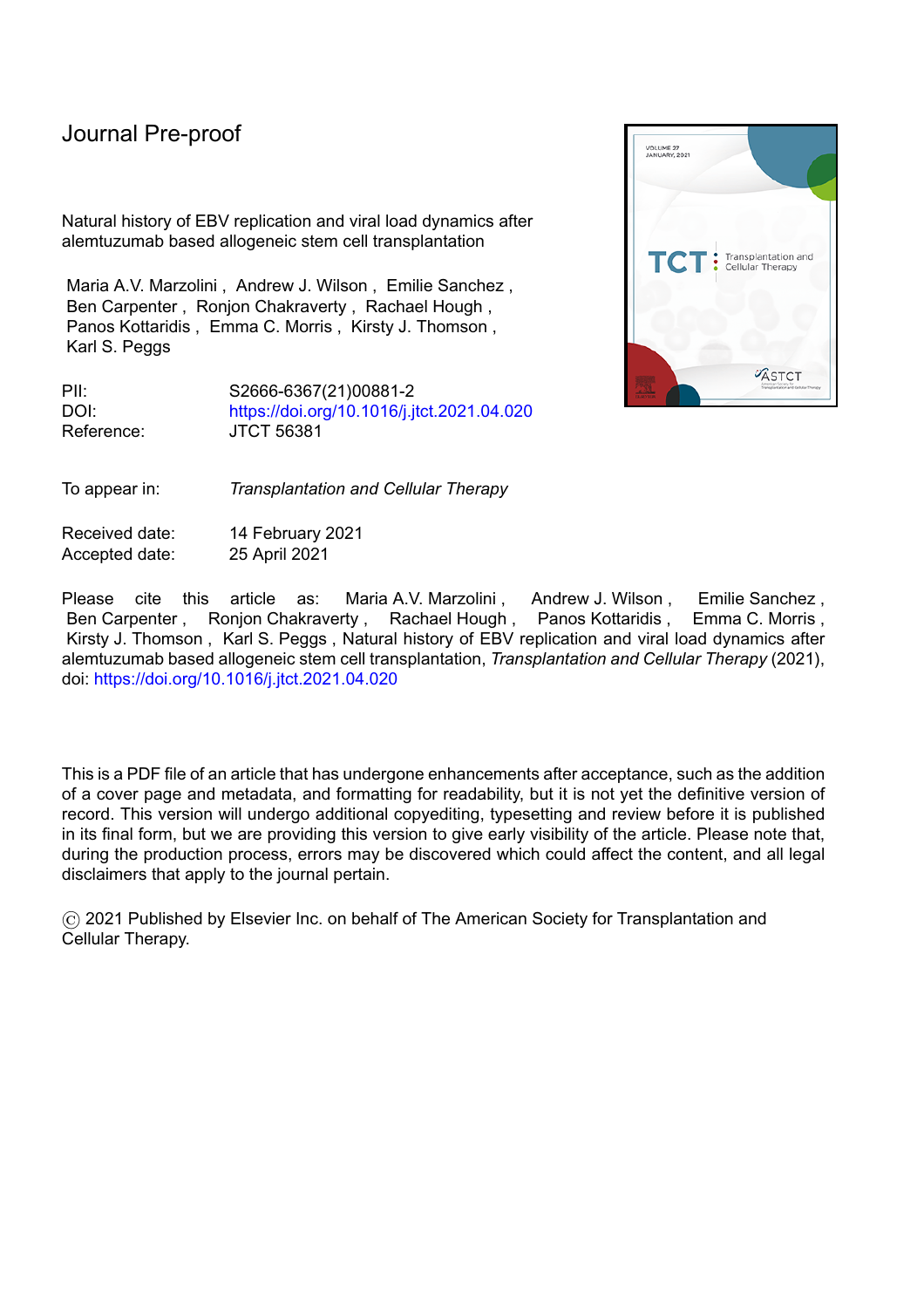#### **Methods**

This was a retrospective, single centre, observational study of consecutive adult patients ( $\geq$ 18 years) treated with T-cell depleted allogeneic HSCT at University College London Hospital (UCLH) between January 2006 and February 2017. Patients received either one of two myeloablative regimens or one of two reduced intensity regimens, incorporating differing dose schedules of alemtuzumab (Table 1). Choice of myeloablative regimen depended on donor source (Cy/TBI for sibling donor and Flu/Cy/TBI for unrelated donor transplants). Choice of reduced intensity regimen depended on underlying disease diagnosis and history of prior autologous transplantation (BEAM-alemtuzumab was used for a subset of transplant-naïve patients with Hodgkin Lymphoma, Diffuse Large B Cell Lymphoma or Mantle Cell Lymphoma). Ciclosporin (CSA) was used as GvHD prophylaxis in all regimens from Day -1, tapered from 2 months post-transplant if there was no evidence of GvHD. All patients received anti-viral prophylaxis with aciclovir (200mg orally bd post-engraftment).

Patients underwent surveillance monitoring for EBV in peripheral blood by qPCR at least weekly up to 100 days post-transplant and longer if they remained on immunosuppressive therapy. EBV surveillance was restarted if they recommenced immunosuppressant therapy. PCR was performed on plasma using the Artus® EBV RG PCR Kit (Qiagen) which targets the *EBNA1* gene. The viral load was quantified if it was equal to or over 200 copies/ml, or was referred to as "below the limit of quantification" (BLQ) if it was detectable but <200 copies/ml. The conversion factor to the WHO standard is 1 copy = 0.17 IU or 1 IU = 5.88 copies ie 200 copies/ml = 34 IU/ml. Patients with detectable EBV DNA were not treated preemptively, and only received treatment if they had clinical features consistent with EBV disease. In these cases, a biopsy was performed wherever feasible and imaging (either CT or PET/CT) was performed for staging and treatment response assessment. In the first instance, immunosuppression was reduced and rituximab (375mg/m<sup>2</sup>) given once per week for 4 weeks. Other therapies were considered in unresponsive cases.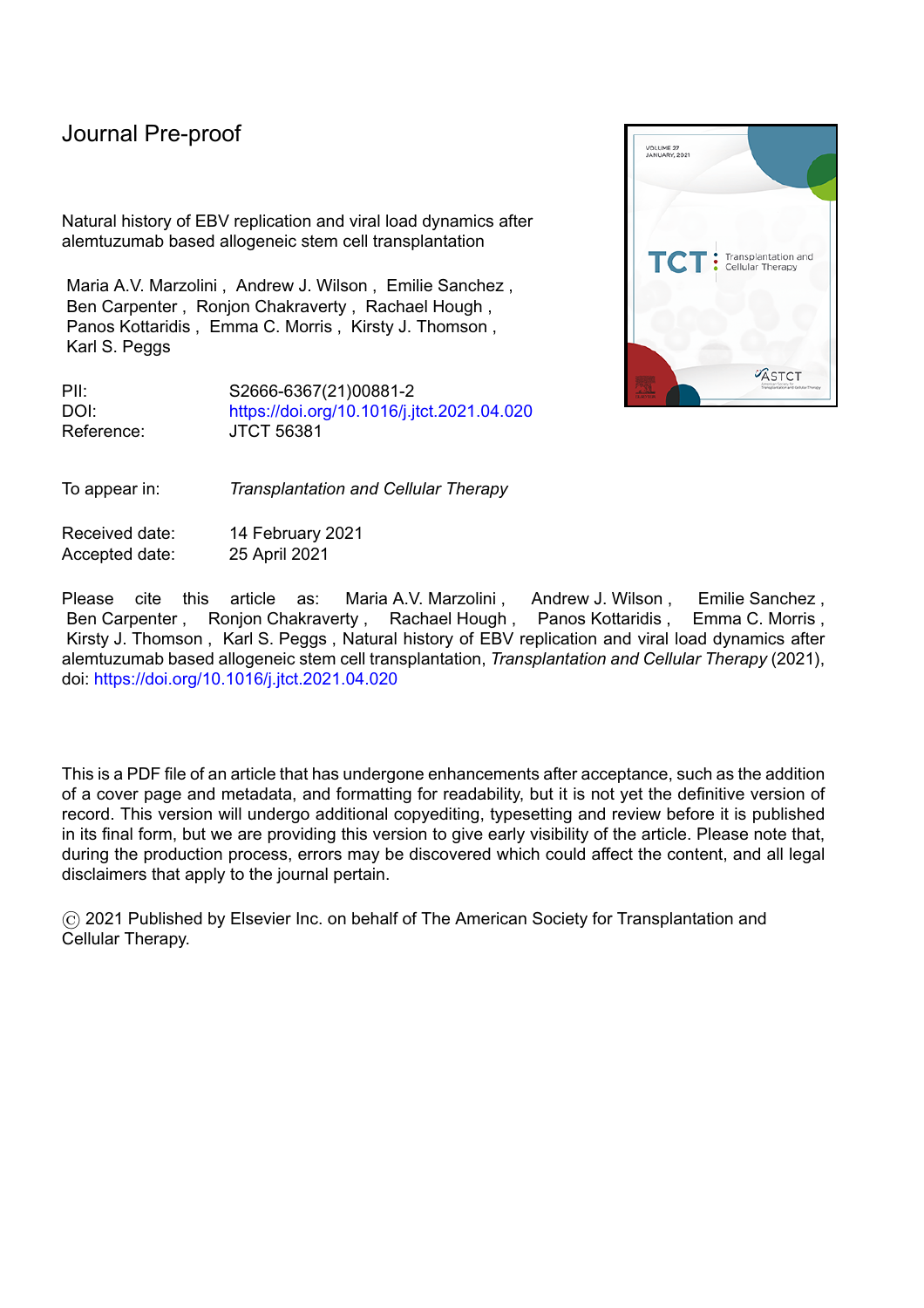Statistical analyses were performed using the NCSS statistical software programme (version 12). Cumulative incidence was calculated by time-to-event analysis. Competing risks were time-to-relapse without EBV reactivation (defined as the time from the date of transplant to the date of relapse without EBV DNA viraemia detected) and time-to-death without EBV reactivation (defined as the time from the date of transplant to the date of death without EBV DNA viraemia detected). Differences in cumulative incidences were assessed using Gray's test. A P value <0.05 was considered statistically significant. Multivariate analysis was performed using Cox regression. EBV PCR assay performance was expressed as sensitivity, specificity, positive and negative predictive value, positive and negative likelihood value and diagnostic odds ratio using the calculator at http://statpages.org/ctab2x2.html. The predictive values related to the development of EBV-related disease.

#### **Results**

#### *Patient Characteristics*

Patient characteristics are shown in Table 2. Median age was 48 years (18-70 years). The majority were treated with reduced intensity conditioning (414/515; 80.4%), FM-Alemtuzumab being the commonest (336/515; 65.2%). The median follow-up was 820 days (range: 21-4249 days).

#### *EBV DNA detection*

EBV DNA was detected in 192/515 patients on at least one occasion, with a cumulative incidence of 35.8% (31.8-40.4%) (Figure 1A). In 93 of these the viral load remained BLQ (200 copies/ml = 34 IU/ml). The median time to first detection was 89.5 days post-transplant (range 0-2254 days) and the median viral load at first detection was BLQ (BLQ  $-$  260000 copies/ml). The median time to the maximum viral load in individual patients was 128.5 days (range 0-2254 days), and the median maximum viral load was 240 copies/ml (range: BLQ-4300000 copies/ml).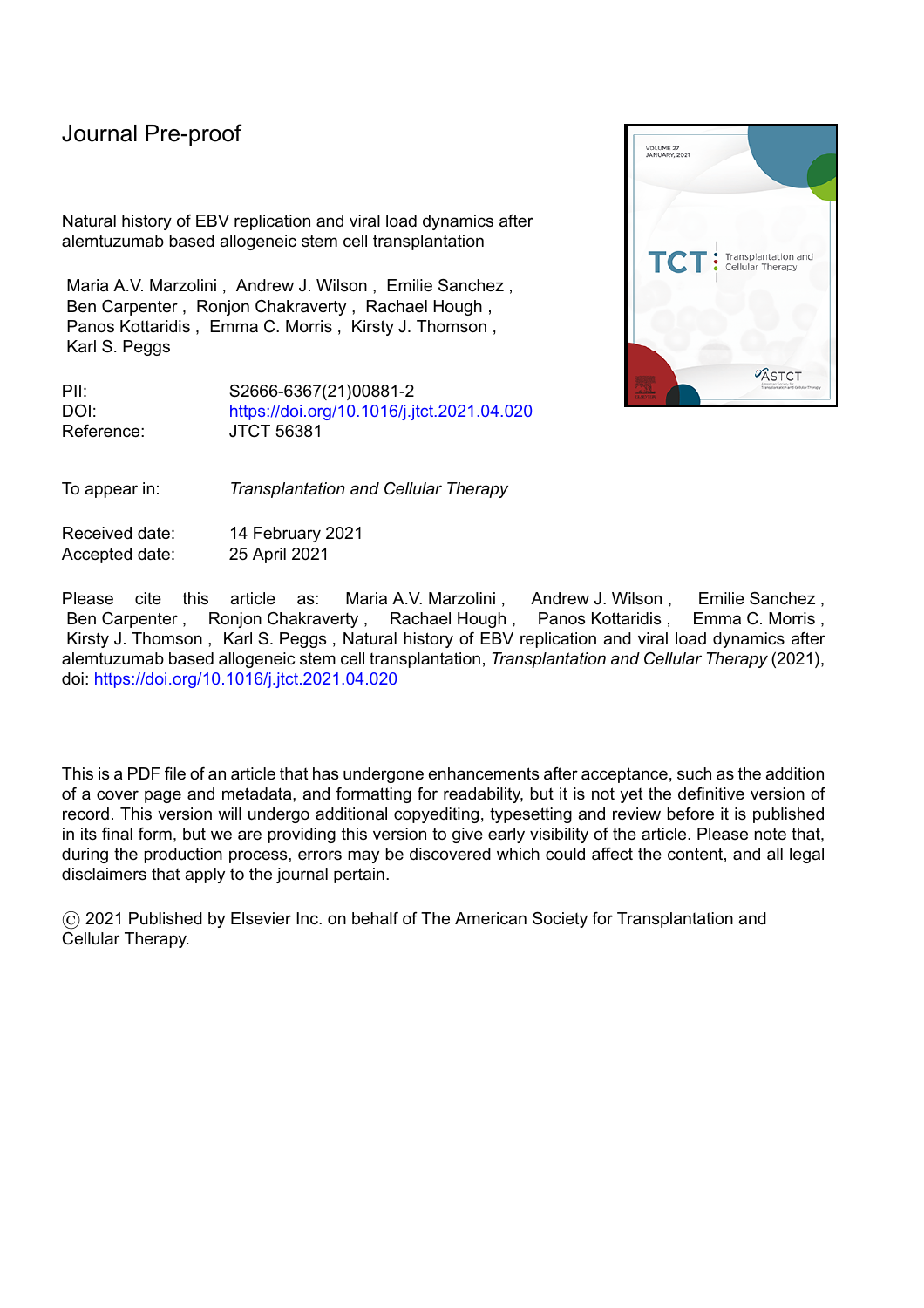The cumulative incidence of a quantifiable PCR was 18.6% (15.5-22.3%) (Figure 1B). In this cohort, the median first positive viral load was also BLQ (BLQ-260000 copies/ml), detected at a median of 81 days (range: 0-1048 days) post-transplant. The median maximum viral load was 3100 copies/ml (range: 200- 430000



detected at a median of 123 days (0 -1930 days) post-transplant.



Figure 1: **Cumulative incidence of EBV detection in blood for the 515 patients.** *Figure 1A*: Cumulative incidence of EBV detection of any EBV level: 35.8% (31.8-40.4%). *Figure 1B*: Cumulative incidence of quantifiable EBV detection: 18.6% (15.5- 22.3%).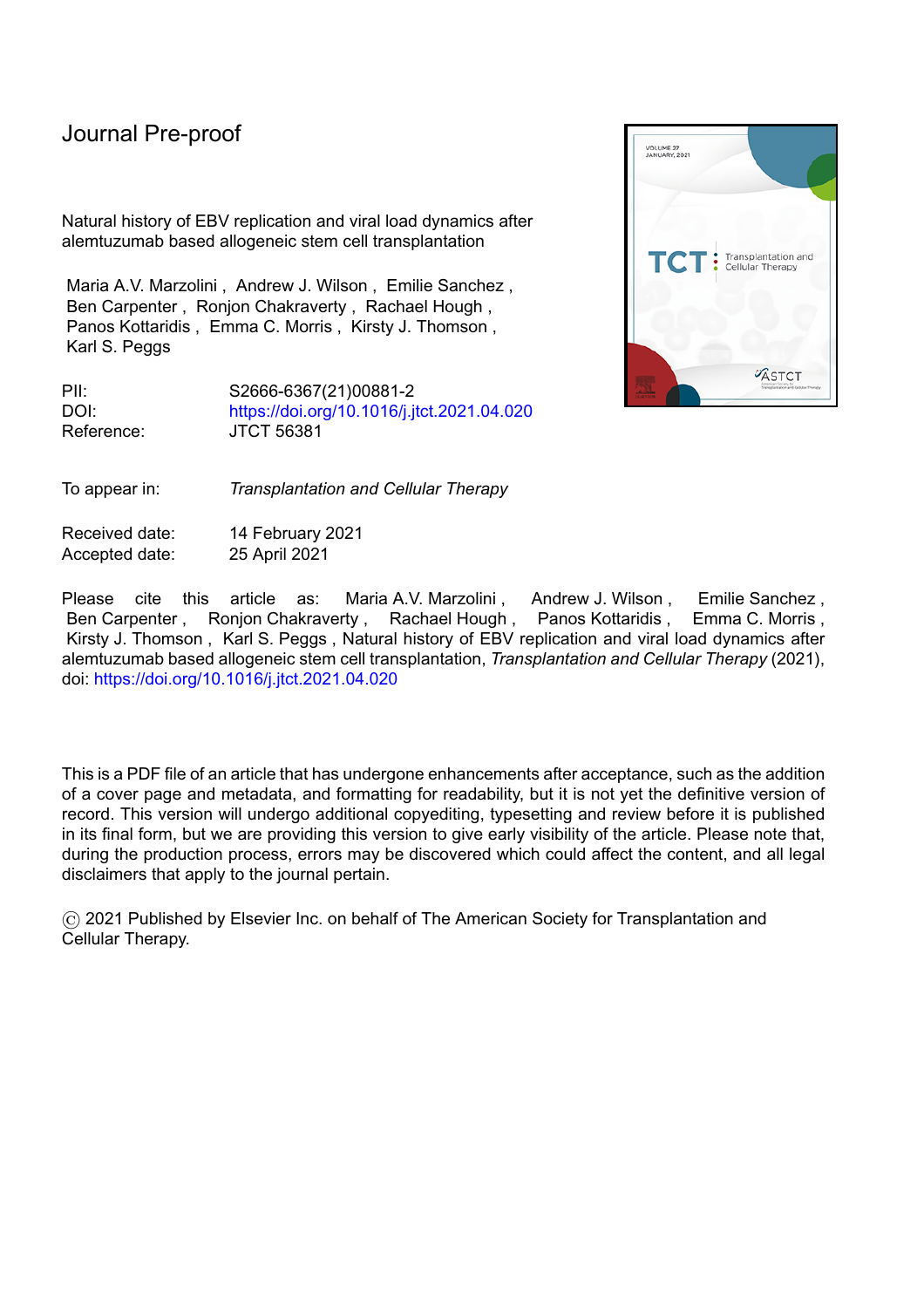#### *Factors associated with EBV DNA detection*

There was no significant difference in the cumulative incidence of EBV detection in patients who received a reduced intensity versus a myeloablative conditioning regimen (data not shown). The cumulative incidence of EBV detection either of any level (Figure 2A) or of a quantifiable level (Figure 2B) was significantly higher in patients who received a sibling- compared to an unrelated-donor allograft (45.4% vs 30.0% respectively, P = 0.00021 for any positive; 27.9% vs 13.0%, P = 0.00002 for EBV>200 copies/ml), with similar values when analyses were restricted to reduced intensity transplants (Figure 2C and 2D).

One potential difference between sibling and unrelated donor cohorts is the dose of alemtuzumab. The optimal dose schedule remains unclear, and we have performed both dose de-escalation studies and inter-institute comparisons to address this issue<sup>19,20</sup> resulting in an overall reduction in dose delivered in the reduced intensity transplant cohort over the study period. Figure 3 shows the cumulative incidence of EBV DNA detection of any positive viral load (Figure 3A) and of a quantifiable viral load (Figure 3B) within the cohort receiving reduced intensity conditioning, analysed according to alemtuzumab dose. Because some dosing cohorts were small, we performed these analyses using 3 groupings: 20-40mg, 50-60mg and 100mg. Alemtuzumab dose conveyed significant differences both for any level of EBV DNA detection (P = 0.0023) and for quantifiable viral loads ( $P = 0.0013$ ) in univariate analyses. Interestingly, higher doses were associated with lower cumulative incidences. Thus, for quantifiable viral loads, the cumulative incidences for 20-40mg, 50-60mg and 100mg doses were 29.9% (95% CI: 22.6-39.5%), 19.7% (95% CI: 12.3-31.5%) and 13.5% (95% CI: 9.7-18.9%) respectively (Figure 3B). Alemtuzumab dose and donor type are, however, correlated variables, since the lower 20-40mg doses were used only in the sibling setting and the majority of the unrelated donor transplant recipients received 100mg (n=213). When the impact alemtuzumab dose on the cumulative incidence of quantifiable EBV load was analysed in the sibling and unrelated donor cohorts independently it failed to reach statistical significance (P = 0.8025 and P = 0.78717 respectively). Likewise, when donor source was used as the grouping variable and analyses performed in the 50-60mg dose and 100mg dose cohorts independently the donor type was not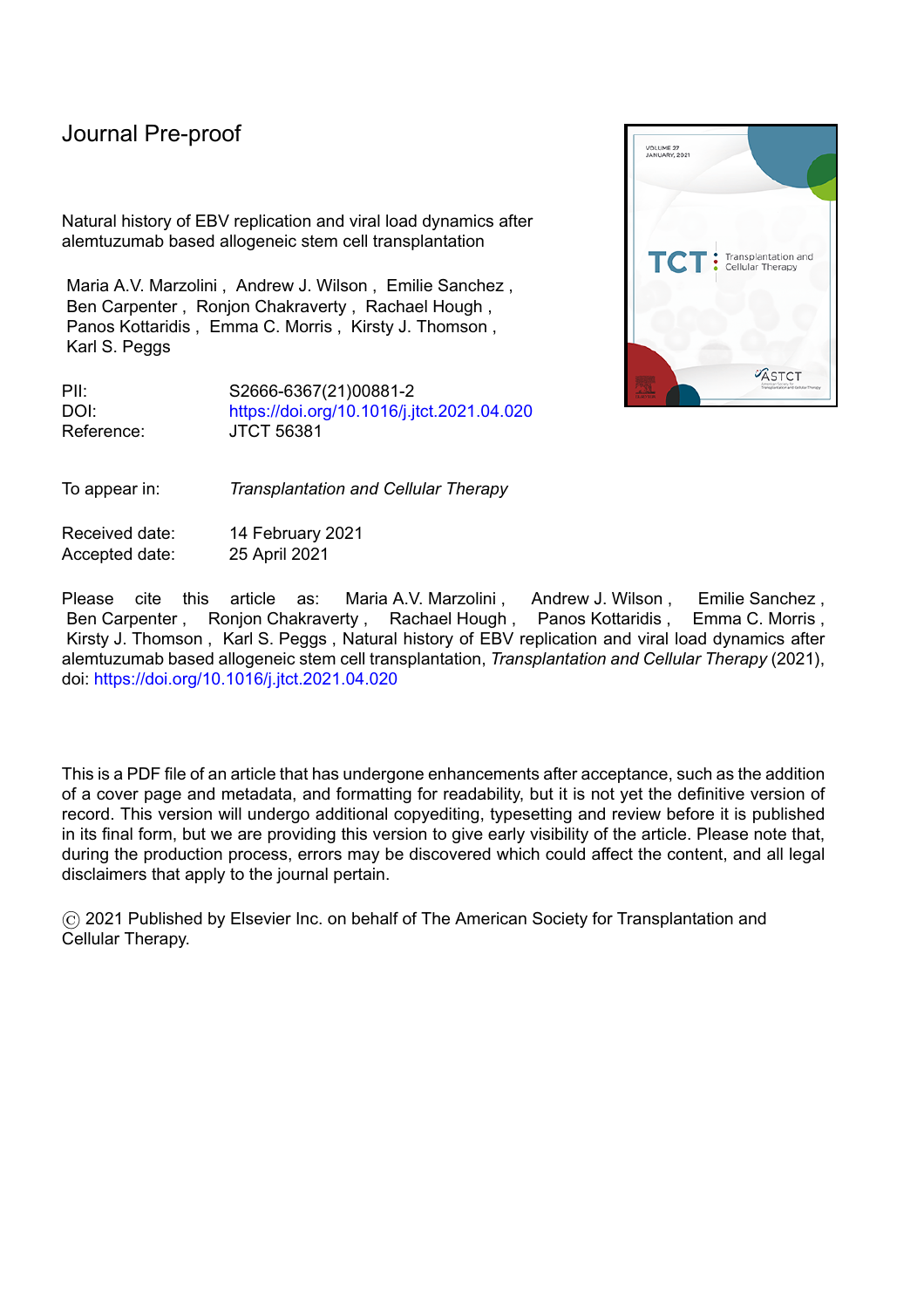# 

| EBV viral load<br>(copies/ml) | <b>Sibling Donor</b>  |                     |                         |                        |                                         |                                        |                                |  |  |  |
|-------------------------------|-----------------------|---------------------|-------------------------|------------------------|-----------------------------------------|----------------------------------------|--------------------------------|--|--|--|
|                               | <b>PPV (%)</b>        | <b>NPV (%)</b>      | Sensitivity (%)         | Specificity (%)        | Positive<br>Likelihood Value<br>$(+LR)$ | Negative<br>Likelihood<br>Value (- LR) | Diagnostic Odds<br>Ratio (DOR) |  |  |  |
|                               |                       |                     |                         |                        |                                         |                                        |                                |  |  |  |
| >60000                        | 28.6 (5.3 $\pm$ 63.5) | 97.3 (96.5 ±98.6)   | $28.6(5.3 \pm 63.5)$    | $(97.3(96.5-98.6))$    | $10.7(1.5 \pm 46.8)$                    | $0.7(0.4 \pm 1.0)$                     | $14.6(1.5 \pm 126.5)$          |  |  |  |
| >50000                        | 37.5 (10.9 ±66.5)     | $97.9(96.7 + 99.1)$ | 42.9 (12.5 $\pm 76.0$ ) | $97.3(96.2 \pm 98.6)$  | 16.1 $(3.3 \pm 53.3)$                   | $0.6(0.2 \pm 0.9)$                     | 27.4 (3.6 ± 218.7)             |  |  |  |
| >40000                        | 37.5 (10.9 ±66.5)     | $97.9(96.7 + 99.1)$ | 42.9 (12.5 $\pm 76.0$ ) | $97.3(96.2 \pm 98.6)$  | 16.1 $(3.3 \pm 53.3)$                   | $0.6(0.2 \pm 0.9)$                     | 27.4 (3.6 ± 218.7)             |  |  |  |
| >30000                        | 30.0 (8.6 $\pm$ 54.2) | $97.8(96.7 + 99.1)$ | 42.9 $(12.3 \pm 77.4)$  | $96.3(95.1 \pm 97.6)$  | $11.5(2.5 \pm 31.8)$                    | $0.6(0.2 \pm 0.9)$                     | $19.4(2.8 \pm 137.5)$          |  |  |  |
| >20000                        | $25.0(9.2 \pm 38.4)$  | 98.3 (96.9 ± 99.5)  | $57.1(21.0 \pm 87.7)$   | $93.6(92.3 \pm 94.8)$  | $9.0(2.7 \pm 16.7)$                     | $0.5(0.1 \pm 0.9)$                     | $19.6(3.2 \pm 128.7)$          |  |  |  |
| >10000                        | $31.6(16.1 \pm 36.6)$ | 99.4 (97.8 ±100)    | 85.7 (43.8 ±99.2)       | 93.1 (91.5 $\pm$ 93.6) | $12.4(5.2 \pm 15.5)$                    | $0.2(0.0 \pm 0.6)$                     | 80.8 (8.4 ±1923.8)             |  |  |  |
|                               |                       |                     |                         |                        |                                         |                                        |                                |  |  |  |
|                               |                       |                     |                         |                        |                                         |                                        | $20^{\circ}$                   |  |  |  |

30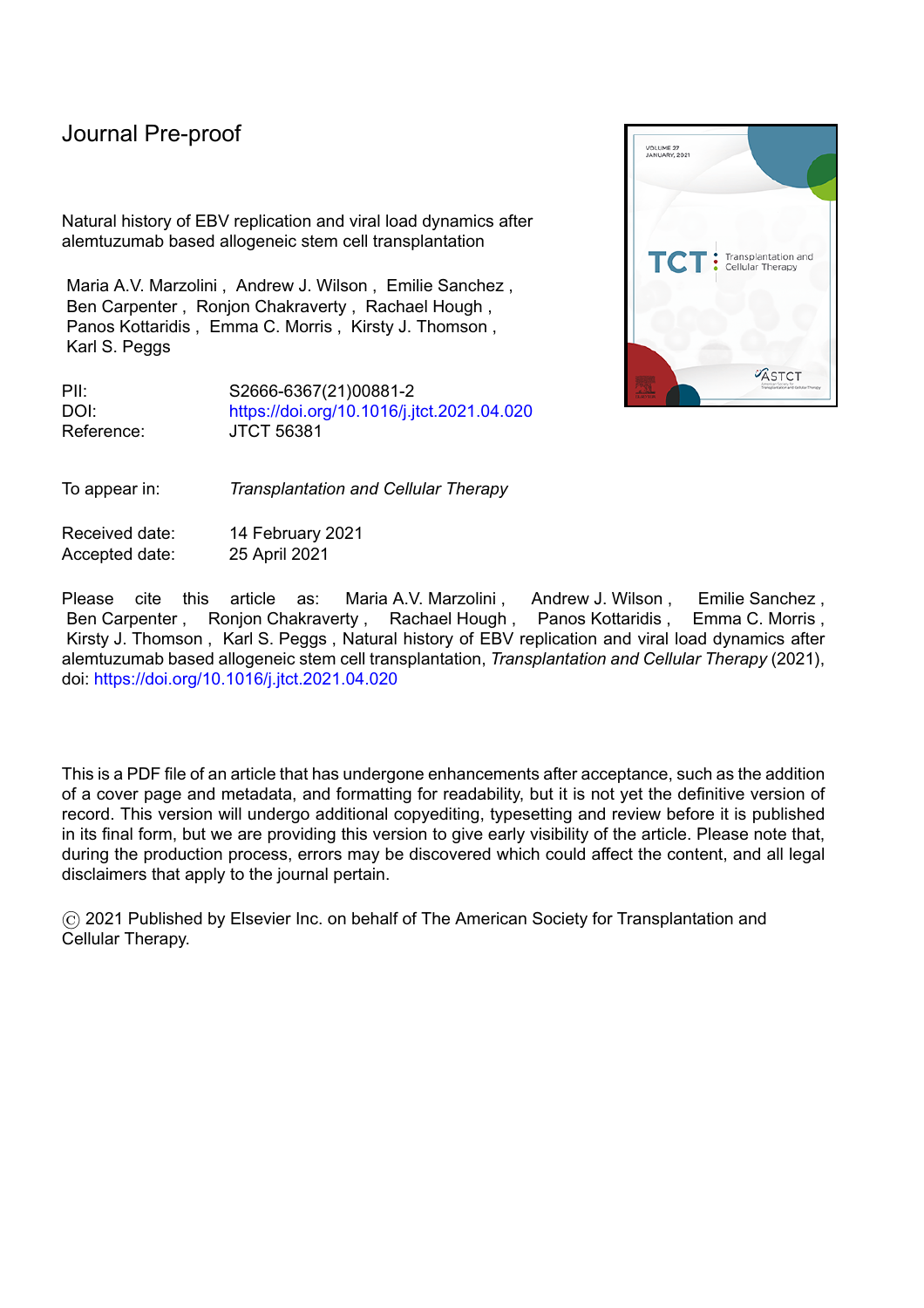#### Pre-proof

| EBV viral load<br>(copies/ml) |                | Unrelated Donor        |                        |                         |                        |                                                |                                        |                                |  |  |  |  |
|-------------------------------|----------------|------------------------|------------------------|-------------------------|------------------------|------------------------------------------------|----------------------------------------|--------------------------------|--|--|--|--|
|                               | <b>PPV (%)</b> |                        | <b>NPV (%)</b>         | Sensitivity (%)         | Specificity (%)        | Positive<br><b>Likelihood Value</b><br>$(+LR)$ | Negative<br>Likelihood<br>Value (- LR) | Diagnostic Odds<br>Ratio (DOR) |  |  |  |  |
| >60000                        |                | 57.1 $(21.2 \pm 87.5)$ | $97.1 (96.3 \pm 97.8)$ | $30.8(11.4 \pm 47.1)$   | 99.0 (98.2 ±99.7)      | $31.5(6.4 \pm 165.3)$                          | $0.7(0.5 \pm 0.9)$                     | 45.0 $(7.0 \pm 311.7)$         |  |  |  |  |
| >50000                        |                | 66.7 (33.1 $\pm$ 90.2) | $97.7(96.8 \pm 98.4)$  | 46.2 (22.9 $\pm$ 62.5)  | $99.0(98.0 \pm 99.7)$  | 47.2 $(11.7 \pm 217.6)$                        | $0.5(0.4 \pm 0.8)$                     | 86.9 (14.9 ± 577.8)            |  |  |  |  |
| >40000                        |                | 66.7 (33.1 $\pm$ 90.2) | $97.7(96.8 \pm 98.4)$  | 46.2 (22.9 $\pm$ 62.5)  | $99.0(98.0 \pm 99.7)$  | 47.2 $(11.7 \pm 217.6)$                        | $0.5(0.4 \pm 0.8)$                     | 86.9 (14.9 ± 577.8)            |  |  |  |  |
| >30000                        |                | $72.7(42.9 \pm 91.7)$  | $98.4(97.3 \pm 99.1)$  | 61.5 (36.3 $\pm 77.6$ ) | $99.0(98.0 + 99.7)$    | 63.0 (17.7 $\pm$ 259.4)                        | $0.4(0.2 \pm 0.7)$                     | 162.1 (27.2 ±1152.2)           |  |  |  |  |
| >20000                        |                | $71.4(46.9 \pm 86.0)$  | $99.0(97.9 \pm 99.7)$  | 76.9 (50.5 ±92.6)       | $98.7(97.6 \pm 99.4)$  | $59.0(20.8 \pm 144.6)$                         | $0.2(0.1 \pm 0.5)$                     | 252.5 (41.1 ±1934.9)           |  |  |  |  |
| >10000                        |                | 66.7 (43.4 $\pm$ 80.6) | $99.0(97.9 \pm 99.7)$  | $76.9(50.1 \pm 93.0)$   | 98.4 (97.2 $\pm$ 99.1) | 47.2 (18.1 $\pm$ 98.0)                         | $0.2(0.1 \pm 0.5)$                     | $201.3(35.2 \pm 1382.4)$       |  |  |  |  |

Table 4. The positive predictive value (PPV), negative predictive value (NPV), sensitivity, specificity, positive (+LR) and negative (-LR) likelihood value and diagnostic odds ratio (DOR) of EBV viral load values of predicting EBV-related disease in sibling and unrelated donors. 95% Confidence Intervals are shown in parentheses.

31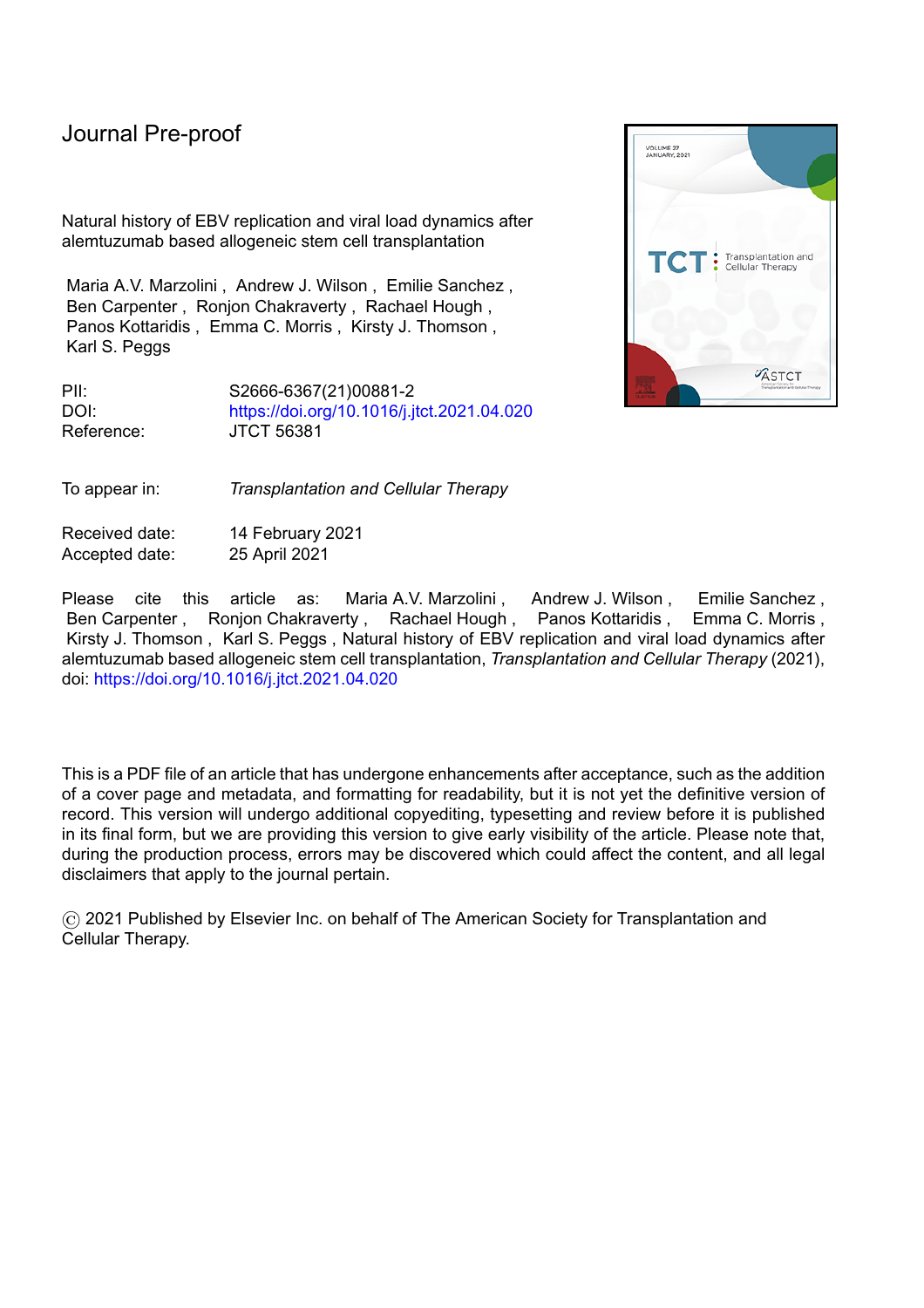**Supplemental data: abbreviated clinical history details of the 5 patients with PTLD-related deaths**

Case 2 presented with diarrhoea, rash, lymphadenopathy, confusion, limb weakness, fever and jaundice. He was treated for GvHD with steroids. He subsequently developed multi-organ failure. A post-mortem confirmed PTLD as a cause of death. He received rituximab 2 days following a load of 77,000 copies/ml (9 days following a viral load of 15,000 copies/ml) but died the following day.

Case 3 presented with fever and diarrhoea with a rising EBV load. His immunosuppression was reduced, and he received rituximab 2 days following a viral load of 40000 copies/ml. He subsequently developed multi-organ failure and died. A post-mortem confirmed PTLD as a cause of death.

Case 4 presented with fevers and a respiratory tract infection with rising EBV load. Immunosuppression was reduced, and he received rituximab 5 days following a viral load of 68,000 copies/ml. His clinical course was complicated by a large gastrointestinal bleed, infective complications and hypoadrenalism. A post-mortem confirmed PTLD as a contributory cause of death.

Case 5 presented with abdominal pain and diarrhoea. A PET scan showed bowel disease; a biopsy confirmed PTLD. He was given rituximab and steroids but developed a bowel perforation and multiple gastrointestinal bleeds. His EBV load did not rise higher than 2300 copies/ml and he received rituximab 27 days before his death.

Case 13 presented with a dry cough and right-sided cervical lymphadenopathy in the context of a rising EBV viral load. She had recently been diagnosed with pulmonary graft-versus-host disease and was taking a weaning dose of prednisolone at the time of her PTLD diagnosis. A PET/CT scan confirmed lymphadenopathy above and below the diaphragm. She had refractory PTLD and received multiple lines of therapy. Notably, the illness was particularly protracted with the time from first rituximab to death being 438 days.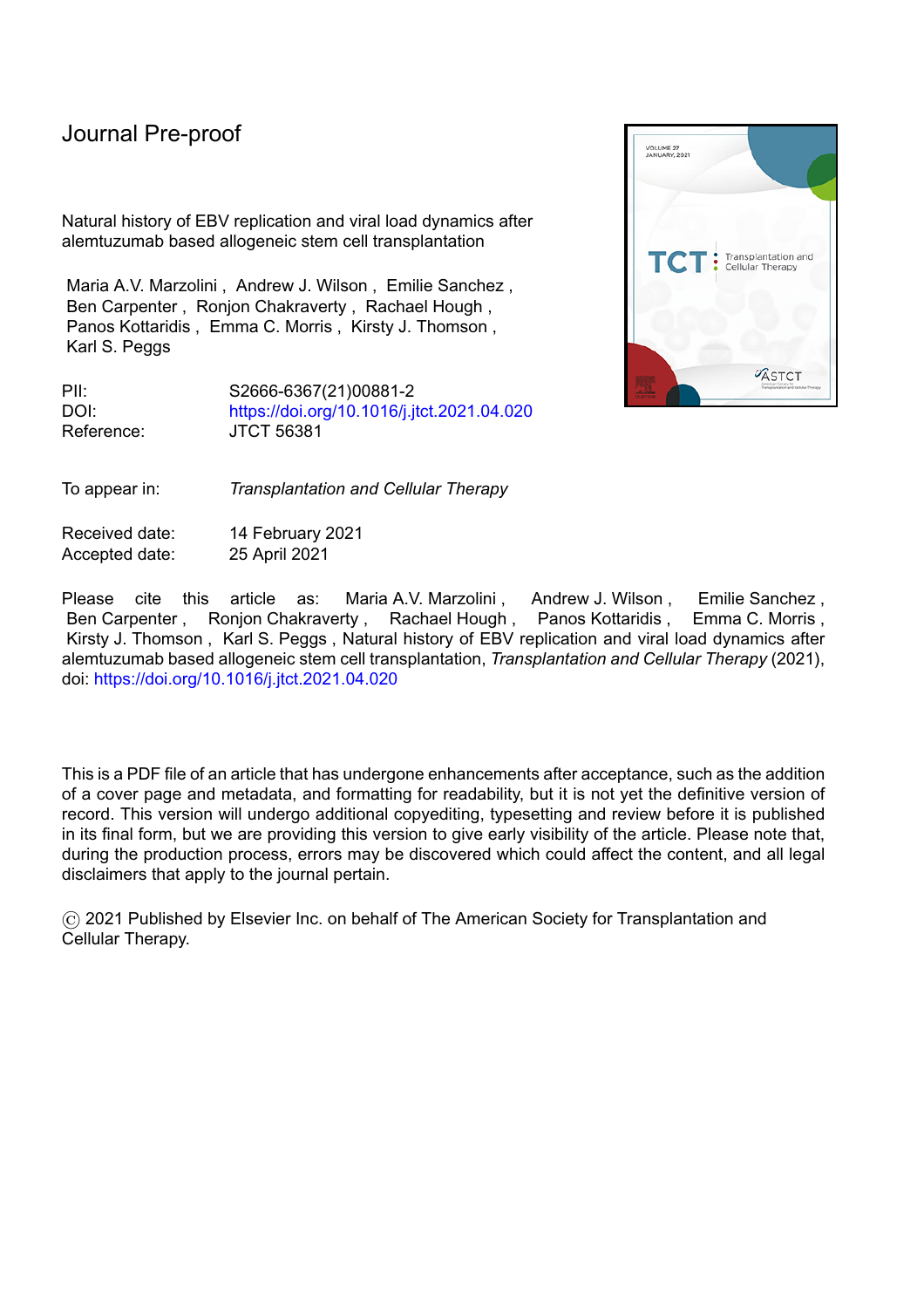

**Supplemental Figure S1:** The maximum EBV viral load. The median maximum EBV viral load measured for the patients with EBV-related disease (60000 copies/ml [2300 - 1300000]) was significantly higher than for the patients who did not develop EBV-related disease (1700 copies/ml [200 - 260000]) (P<0.0001).

33